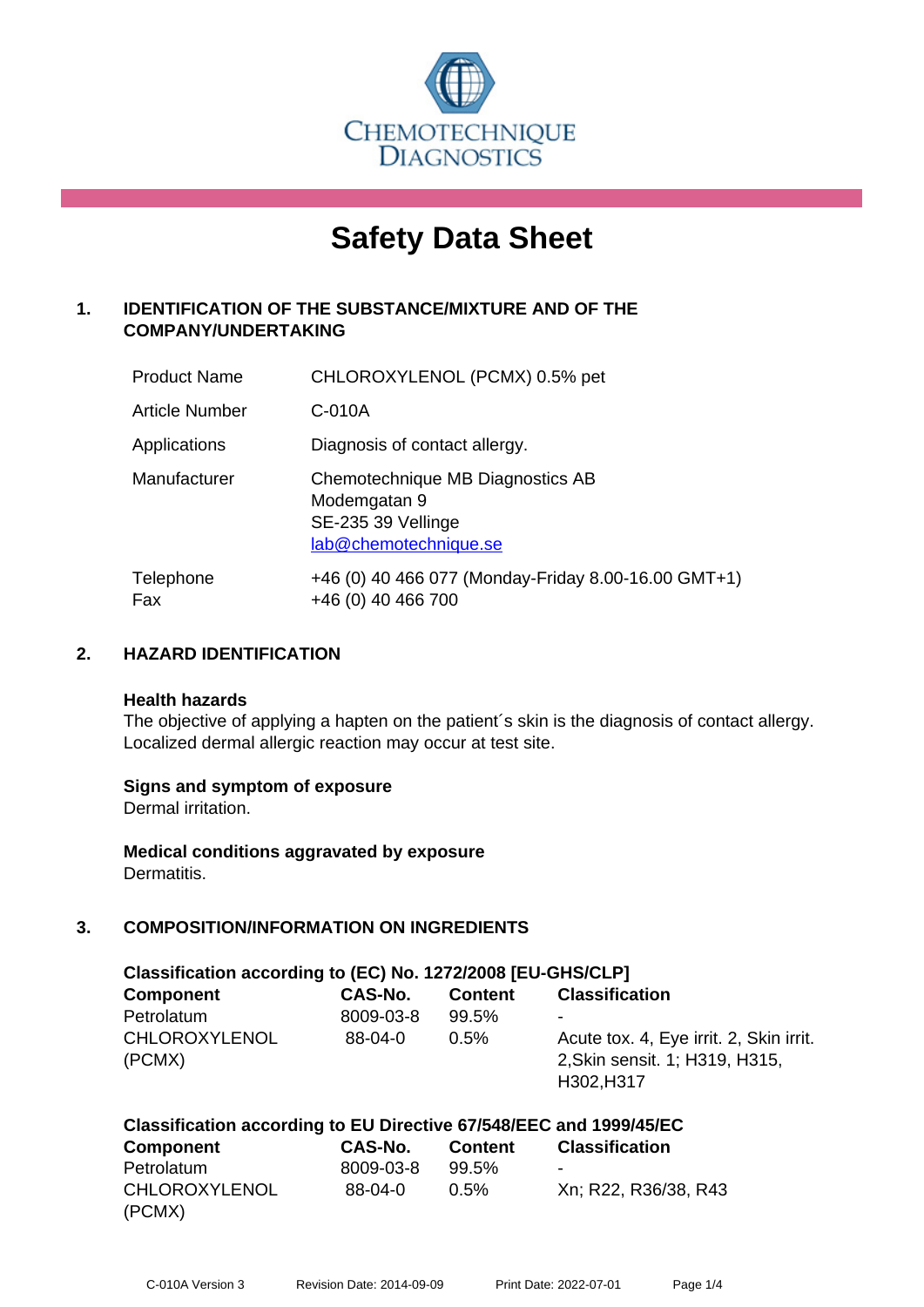#### **4. FIRST AID MEASURES**

**Emergency and first aid procedures**

Obtain medical attention.

#### **5. FIRE-FIGHTING MEASURES\***

#### **Suitable extinguish media**

CO2, powder or water spray. Fight larger fires with water spray or alcohol resistant foam.

# **For safety reasons unsuitable extinguishing agents**

Water with full jet.

# **Special protective equipment for fire-fighters** Wear self-contained respiratory protective device. Wear fully protective suit.

\*Data is shown for petrolatum only

# **6. ACCIDENTAL RELEASES MEASURES**

**Steps to be taken if material is released or spilled** Contain and place in a closed container.

# **7. HANDLING AND STORAGE**

**Precautions to be taken in handling and storage** Store dark at 5-8°C. Avoid extended exposure to light. FOR EXTERNAL USE ONLY.

# **8. EXPOSURE CONTROLS/PERSONAL PROTECTION**

**Respiratory protection** Not required.

**Ventilation** Local exhaust.

**Protective gloves** Disposal gloves.

# **Eye protection**

Not required with normal use.

#### **Work/Hygienic practices**

Wash hands after each use.

#### **9. PHYSICAL AND CHEMICAL PROPERTIES**

Odour **Odourless** 

Appearance Ivory White Semi-solid

Melting point\* 50-55° C

Boiling point\* No data available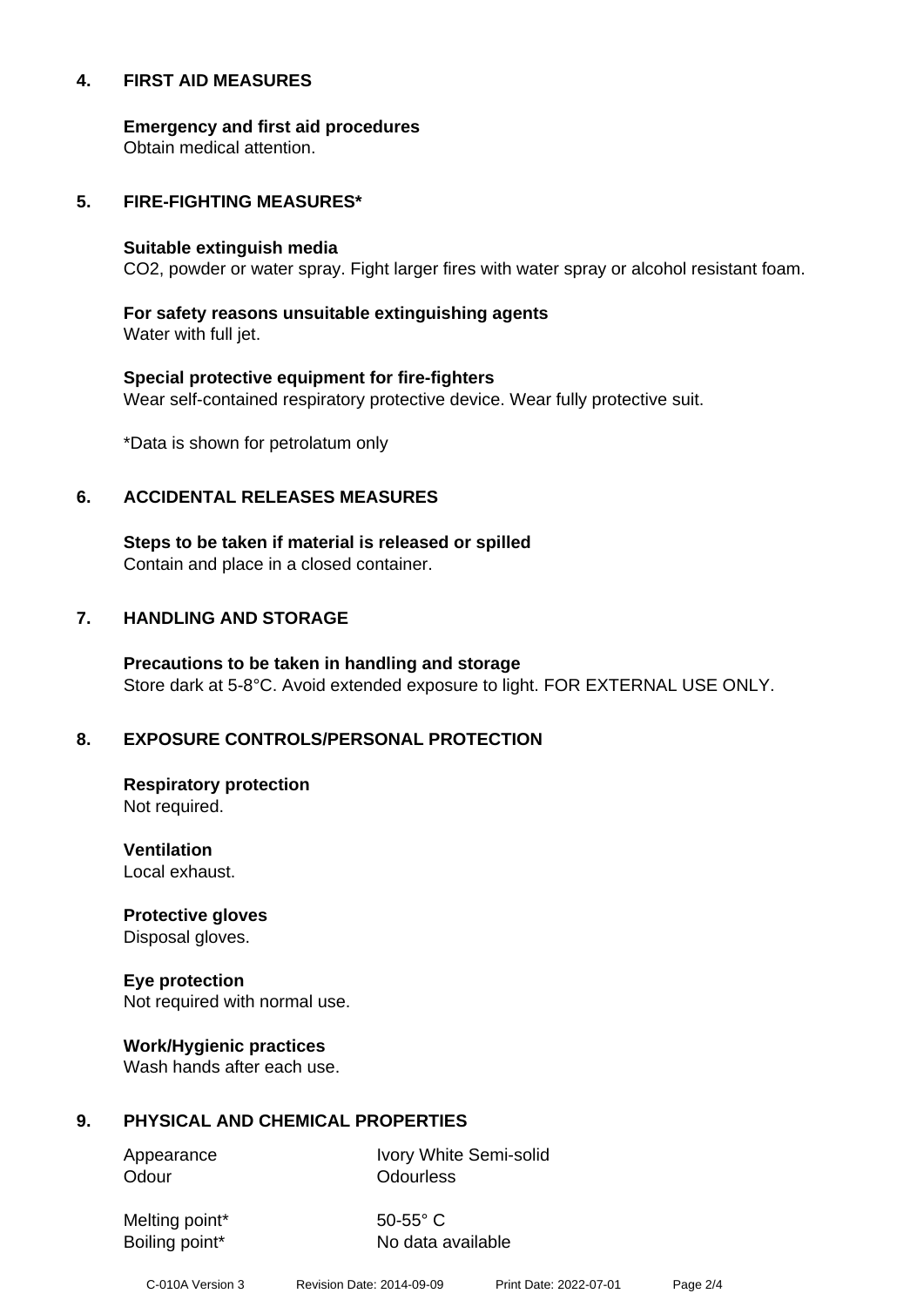Flash point\*  $>100^{\circ}$ C Density\* No data available. Solubility in/Miscibility with Water\*

Self ignition\* Product does not self ignite. Danger of explosion\* Product does not present an explosion hazard. Insoluble

\*Data is shown for petrolatum only

# **10. STABILITY AND REACTIVITY**

#### **Incompability**

May react with strong oxidizing agents.

#### **Stability**

Stable at recommended storage conditions.

#### **Hazardous byproducts**

Combustion may generate CO, CO2 and other oxides.

#### **Hazardous polymerization**

Will not occur.

#### **11. TOXICOLOGICAL INFORMATION**

No data available.

#### **12. ECOLOGICAL INFORMATION**

No data available.

#### **13. DISPOSAL CONSIDERATIONS**

#### **Waste disposal method**

Comply with federal, state/provincial and local regulation.

#### **14. TRANSPORT INFORMATION**

Not dangerous goods.

#### **15. REGULATORY INFORMATION**

The classification is according to the latest editions of the EU lists, and extended by company and literature data.

#### **16. OTHER INFORMATION**

#### **Text of H-statements and R-phrases mentioned in Section 3**

| Acute tox. 4     |                           | Acute toxicity (Category 4)  |          |  |
|------------------|---------------------------|------------------------------|----------|--|
| Eye irrit. 2     |                           | Eye irritation (Category 2)  |          |  |
| Skin irrit, 2    |                           | Skin irritation (Category 2) |          |  |
| C-010A Version 3 | Revision Date: 2014-09-09 | Print Date: 2022-07-01       | Page 3/4 |  |